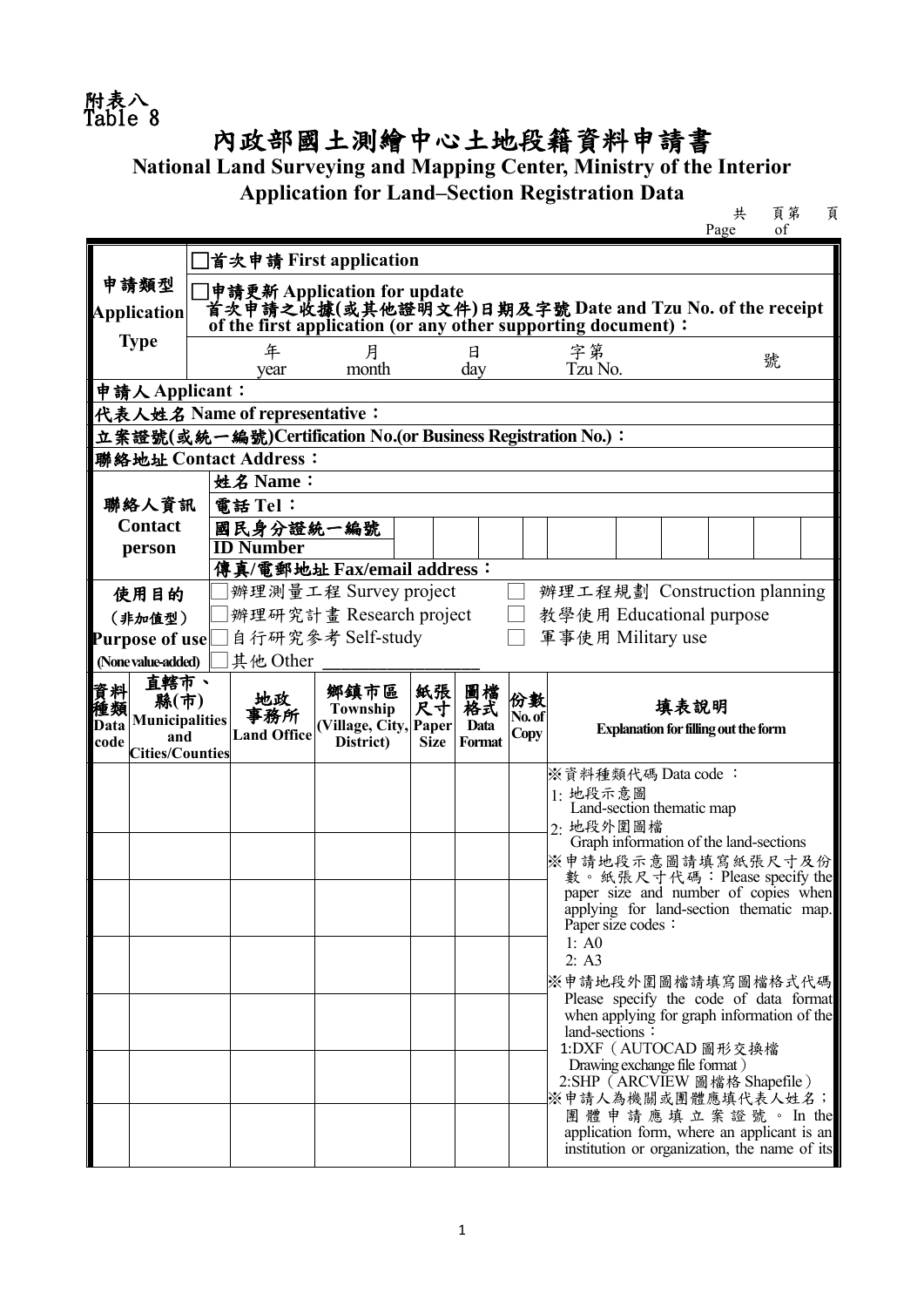|                                                                                                                                                                                                                                                                                                                                                                                                                                                                                                                                                                                                                                                                                                                                                                                                                                                                                                                                                                                                                                                                                                                                                                                                                                                                                                                                                                                                                                                                                                                                                                                                                                                                                                                                                                                                                                                                                                                                                                                                                                                                                                                                                                                                                                                                                                                                      |  |            |                            |  |                               |                | representative shall be specified; where an<br>applicant is an organization, its certification<br>no. shall be specified.<br> ※地段示意圖不提供申請更新之優惠規 <br>費 • The preferential fee does not apply to<br>the application for update of land-section<br>thematic map.<br> ※申請更新者應檢附首次申請時掣發之收 <br>據或其他證明文件影本,並請勾選申<br>請更新及填寫前開收據或文件之日期 <br>及字號。An applicant applying for update<br>shall attach the receipt of the first<br>application or copy of any other supporting<br>document, tick the box of application for<br>update and fill out the date and Tzu No. of |  |
|--------------------------------------------------------------------------------------------------------------------------------------------------------------------------------------------------------------------------------------------------------------------------------------------------------------------------------------------------------------------------------------------------------------------------------------------------------------------------------------------------------------------------------------------------------------------------------------------------------------------------------------------------------------------------------------------------------------------------------------------------------------------------------------------------------------------------------------------------------------------------------------------------------------------------------------------------------------------------------------------------------------------------------------------------------------------------------------------------------------------------------------------------------------------------------------------------------------------------------------------------------------------------------------------------------------------------------------------------------------------------------------------------------------------------------------------------------------------------------------------------------------------------------------------------------------------------------------------------------------------------------------------------------------------------------------------------------------------------------------------------------------------------------------------------------------------------------------------------------------------------------------------------------------------------------------------------------------------------------------------------------------------------------------------------------------------------------------------------------------------------------------------------------------------------------------------------------------------------------------------------------------------------------------------------------------------------------------|--|------------|----------------------------|--|-------------------------------|----------------|------------------------------------------------------------------------------------------------------------------------------------------------------------------------------------------------------------------------------------------------------------------------------------------------------------------------------------------------------------------------------------------------------------------------------------------------------------------------------------------------------------------------------------------------------------|--|
|                                                                                                                                                                                                                                                                                                                                                                                                                                                                                                                                                                                                                                                                                                                                                                                                                                                                                                                                                                                                                                                                                                                                                                                                                                                                                                                                                                                                                                                                                                                                                                                                                                                                                                                                                                                                                                                                                                                                                                                                                                                                                                                                                                                                                                                                                                                                      |  |            |                            |  |                               |                |                                                                                                                                                                                                                                                                                                                                                                                                                                                                                                                                                            |  |
| the above receipt or document.<br>資料使用注意事項 Important notes for use of data :<br>1.申請人應依申請目的使用資料,不得移作申請目的外之使用。An applicant shall use the data pursuant to<br>the purpose of the application and may not use the data outside the scope of the purpose specified in the<br>application.<br>2.非經本中心書面許可,申請人不得自行重製或交付他人使用,亦不得以附加或改良資料為由,自行重<br>製或交付他人使用。Without the NLSC's written consent, an applicant may not duplicate the data or deliver<br>the data to a third party for use, or duplicate the data or deliver the data to a third party for use for the purpose<br>of adding or modifying the data.<br>3.申請人將資料委託處理時,應於申請書備註欄載明,委託事務完畢後,應將資料收回,受託人不得留<br>存 • Where an applicant entrusts the data to a mandatory, the applicant shall specify such mandate in the<br>remarks column of the application form and collect the data from the mandatory, who is not allowed to keep a<br>copy of such data in any form, after the mandate completes.<br>4.資料僅供了解空間相對位置之參考,涉及土地實際權利界址者,應以地政事務所鑑界成果為準。The<br>data supplied are only for reference of relative spatial positions. To determine the right over the actual<br>boundary of land shall be based on the results of land boundaries supplied by the land office.<br>5.資料使用若涉及著作權、國家安全等相關觸法情事,概由申請人自負所有民事及刑事責任。An applicant<br>shall be fully and solely responsible for all civil and criminal liabilities if the applicant's use of the data<br>infringes upon copyright or national security.<br>6.申請人如對交付之資料有疑義,應於資料交付起七日內檢附收據提出疑義,由本中心查明處理,逾期<br>不予受理;倘申請人以掃描、影印、翻拍或數化等方式使用紙圖,本中心對其品質不負保證,亦不受理<br>疑義退費。 Where an applicant has any doubt regarding the delivered data, the applicant shall raise the doub<br>to the NLSC for examination by submitting the receipt within seven days after the delivery of such data, or<br>otherwise the NLSC will not answer the case if the applicant fails to do so within the stipulated time limit. If<br>the hard copy data is scanned, copied, remade or digitized, the quality will not be guaranteed and the refund<br>will not be accepted.<br>7.本申請書依測繪成果申請使用辦法蒐集個人資料,僅供本申請使用,不作為其他用途。 Personal<br>information gathered in accordance with "Regulations of surveying and mapping data application", is just for<br>the use of this application only, not for other purposes.<br>8. 備註 Remark:<br>申請人簽名 Applicant's signature: |  |            |                            |  |                               |                |                                                                                                                                                                                                                                                                                                                                                                                                                                                                                                                                                            |  |
| 以上申請欄位不足時,請填寫續頁表格 If there is not sufficient space in the above application columns, please fill the continuation sheet.                                                                                                                                                                                                                                                                                                                                                                                                                                                                                                                                                                                                                                                                                                                                                                                                                                                                                                                                                                                                                                                                                                                                                                                                                                                                                                                                                                                                                                                                                                                                                                                                                                                                                                                                                                                                                                                                                                                                                                                                                                                                                                                                                                                                             |  |            |                            |  |                               |                |                                                                                                                                                                                                                                                                                                                                                                                                                                                                                                                                                            |  |
| 以下由本中心填寫 Below shall be filled out by the review staff of the NLSC                                                                                                                                                                                                                                                                                                                                                                                                                                                                                                                                                                                                                                                                                                                                                                                                                                                                                                                                                                                                                                                                                                                                                                                                                                                                                                                                                                                                                                                                                                                                                                                                                                                                                                                                                                                                                                                                                                                                                                                                                                                                                                                                                                                                                                                                   |  |            |                            |  |                               |                |                                                                                                                                                                                                                                                                                                                                                                                                                                                                                                                                                            |  |
| 收件日期<br>Application<br>acceptance date                                                                                                                                                                                                                                                                                                                                                                                                                                                                                                                                                                                                                                                                                                                                                                                                                                                                                                                                                                                                                                                                                                                                                                                                                                                                                                                                                                                                                                                                                                                                                                                                                                                                                                                                                                                                                                                                                                                                                                                                                                                                                                                                                                                                                                                                                               |  | 年<br>year  | 月<br>日<br>$month$ —<br>day |  | 收件號碼<br>Case No.              |                | 收據號碼<br>Receipt No.                                                                                                                                                                                                                                                                                                                                                                                                                                                                                                                                        |  |
| 預收日期<br>Date of pre-payment                                                                                                                                                                                                                                                                                                                                                                                                                                                                                                                                                                                                                                                                                                                                                                                                                                                                                                                                                                                                                                                                                                                                                                                                                                                                                                                                                                                                                                                                                                                                                                                                                                                                                                                                                                                                                                                                                                                                                                                                                                                                                                                                                                                                                                                                                                          |  | 年          | 月<br>日<br>$month$ —        |  | 預收金額<br>day   Pre-paid amount |                | 應收金額<br>Amount payable                                                                                                                                                                                                                                                                                                                                                                                                                                                                                                                                     |  |
| 辦理經過                                                                                                                                                                                                                                                                                                                                                                                                                                                                                                                                                                                                                                                                                                                                                                                                                                                                                                                                                                                                                                                                                                                                                                                                                                                                                                                                                                                                                                                                                                                                                                                                                                                                                                                                                                                                                                                                                                                                                                                                                                                                                                                                                                                                                                                                                                                                 |  | year<br>收件 | 資料處理                       |  |                               | 收費             | 領件簽收                                                                                                                                                                                                                                                                                                                                                                                                                                                                                                                                                       |  |
| Stages of processing                                                                                                                                                                                                                                                                                                                                                                                                                                                                                                                                                                                                                                                                                                                                                                                                                                                                                                                                                                                                                                                                                                                                                                                                                                                                                                                                                                                                                                                                                                                                                                                                                                                                                                                                                                                                                                                                                                                                                                                                                                                                                                                                                                                                                                                                                                                 |  | Acceptance | Processing                 |  |                               | Payment of fee | Issuing and signing by applicant                                                                                                                                                                                                                                                                                                                                                                                                                                                                                                                           |  |
| 經辦日期<br>Date of processing                                                                                                                                                                                                                                                                                                                                                                                                                                                                                                                                                                                                                                                                                                                                                                                                                                                                                                                                                                                                                                                                                                                                                                                                                                                                                                                                                                                                                                                                                                                                                                                                                                                                                                                                                                                                                                                                                                                                                                                                                                                                                                                                                                                                                                                                                                           |  |            |                            |  |                               |                |                                                                                                                                                                                                                                                                                                                                                                                                                                                                                                                                                            |  |
|                                                                                                                                                                                                                                                                                                                                                                                                                                                                                                                                                                                                                                                                                                                                                                                                                                                                                                                                                                                                                                                                                                                                                                                                                                                                                                                                                                                                                                                                                                                                                                                                                                                                                                                                                                                                                                                                                                                                                                                                                                                                                                                                                                                                                                                                                                                                      |  |            |                            |  |                               |                | 签收 Signing for the receint:                                                                                                                                                                                                                                                                                                                                                                                                                                                                                                                                |  |